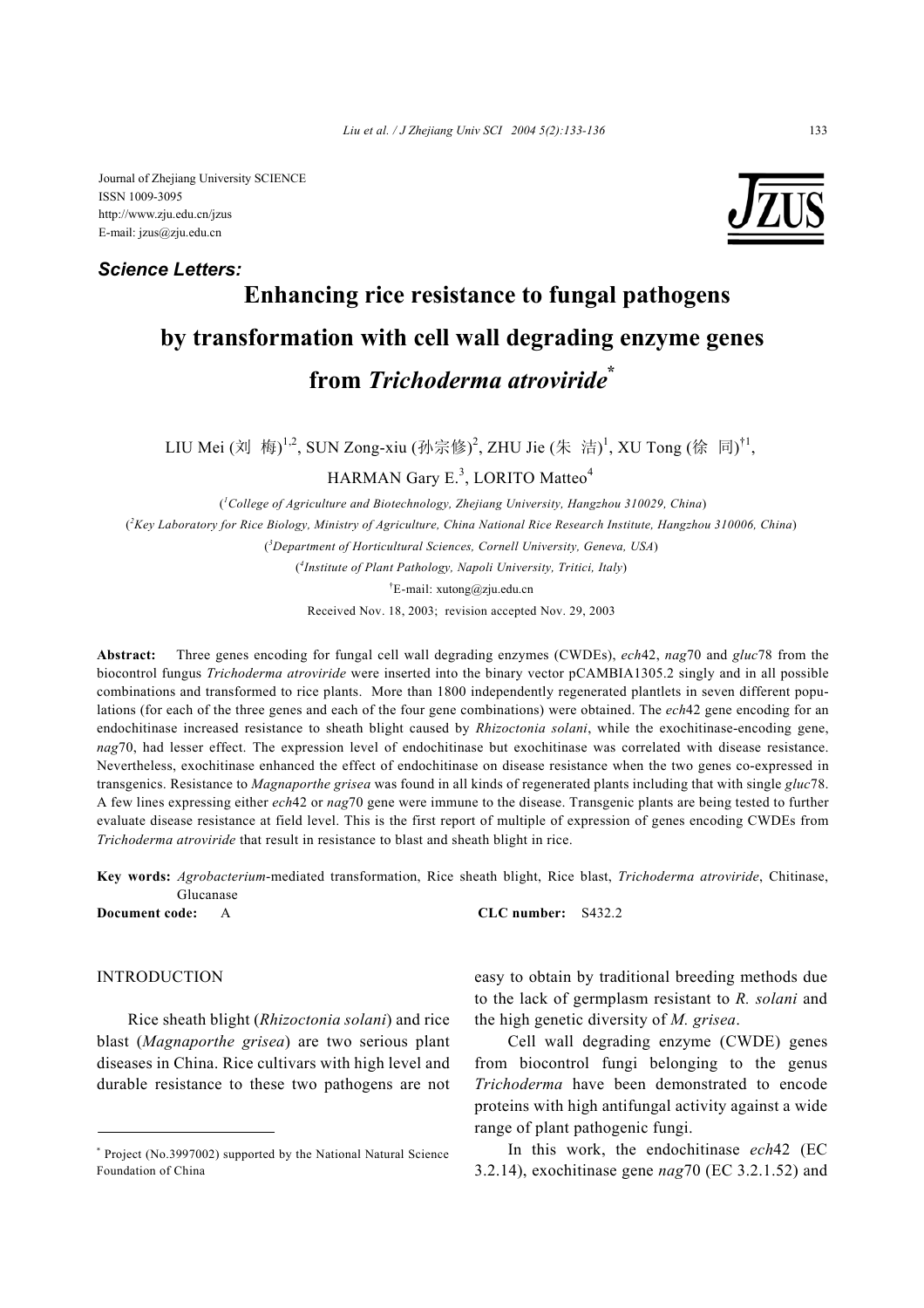the exo-1, 3-*β*-glucanase gene *gluc*78 (EC 3.2.1.58) from *Trichoderma atroviride* were used to prepare seven different plasmids containing all combinations of the three genes and transform rice via *Agrobacterium tumefaciens*. The transgenic rice plants constitutively over-expressing each gene alone, either two genes in combination, or three genes together were tested for their response to rice sheath blight and blast pathogens.

#### MATERIALS AND METHODS

#### **Plasmid binary vectors**

First the gene *ech*42 and gene *nag*70 were cloned in plasmid pBIN (Endo+Nag), while the gene *gluc*78 was cloned in plasmid pBS-*gluc*78. Each gene was then cloned behind the *Act*1 promoter carried by plasmid pCOR104. The entire *Act*1: *ech*42:*nosT*, *Act*1:*nag*70:*nosT* or *Act*1:*gluc*78:*nosT* cassettes were later cloned into binary vector pCAMBIA1305.2 producing the vectors named pCAMBIA (ech), pCAMBIA (nag) and pCAMBIA (gluc).

The *Act*1:*nag*70:*nosT* or *Act*1:*gluc*78:*nosT* cassette was then cloned downstream of *ech*42 gene of pCAMBIA (ech) to produce double gene constructs pCAMBIA (ech+nag) and pCAMBIA (ech+gluc). The *Act*1:*gluc*78:*nosT* cassette was placed behind *nag*70 of pCAMBIA (nag) and pCAMBIA (ech+ nag), resulting in another double gene construct pCAMBIA (nag+gluc), as well as a plasmid with three genes named pCAMBIA (ech+nag+gluc). (Fig.1).

Plasmids pCAMBIA (ech), pCAMBIA (nag), pCAMBIA (gluc), pCAMBIA (ech+nag), pCAM-BIA (ech+gluc), pCAMBIA (nag+gluc) and pCAM- BIA (ech+nag+gluc) were transferred to *A. tumefaciens* strain EHA105. The orientation of the genes within the T-DNA in all the binary vectors was confirmed by PCR and by restriction enzyme analysis.

# **Rice transformation**

The immature embryos of rice (*Oryza sativa* L ssp. *Japonica* cv Ishikari-shiroge) were explanted on NB medium containing N6 macro-elements, B5 micro-elements, B5 vitamins, MS Fe salts, 30 g/L sucrose, 2.0 mg/L 2,4-D, 500 mg/L proline, 500 mg /L glutamine, 300 mg/L casein hydrolysate, 2.6 g/L Gelrite, pH 5.8. The embryos were then incubated at 26 °C in the dark for 6 days. The primary embryogenic calli were excised and propagated on NB medium for another 3 days. Vigorously growing light-yellow fragile embryogenic calli were selected and placed into bacterial (*A. tumefaciens* strain EHA 105) suspension and immersed for 20 min with occasional shaking. Excess bacterial suspension was removed from calli by placing them on a pad of dry sterile paper. The inoculated calli were transferred onto NB medium with 100 µmol/L acetosyringone and 2 g/L inositol, and incubated at 25  $\degree$ C in the dark for 3 days. For selection of transformed cells, the co-cultivated calli were then transferred onto NB medium with 300 mg/L cefatoxime, 50 mg/L hygromycin B. After 3 weeks, the vigorously growing hygromycin-resistant embryogenic calli were transferred from selection medium to regeneration medium (NB medium with 0.5 mg/L 6-BA, 0.5 mg/L NAA, 4.0 mg/L KT, 300 mg/L cefatoxime and 50 mg/L hygromycin B, and 2,4-D was omitted) and cultured at 25 °C with 12-hour dark/light photoperiod. About 4 weeks later, the regenerated hygromycin-resistant plantlets were transferred to rooting



**Fig.1 Structure of plasmid pCAMBIA (ech+nag+gluc) containing three genes of** *ech***42,** *nag***70 and** *gluc***78** hpt, hygromycin phosphotransferase encoding gene; 35S-35S, enhanced cauliflower mosaic virus 35S promoter; *Act*1, *Act*1 promoter; *nosT*, nos terminator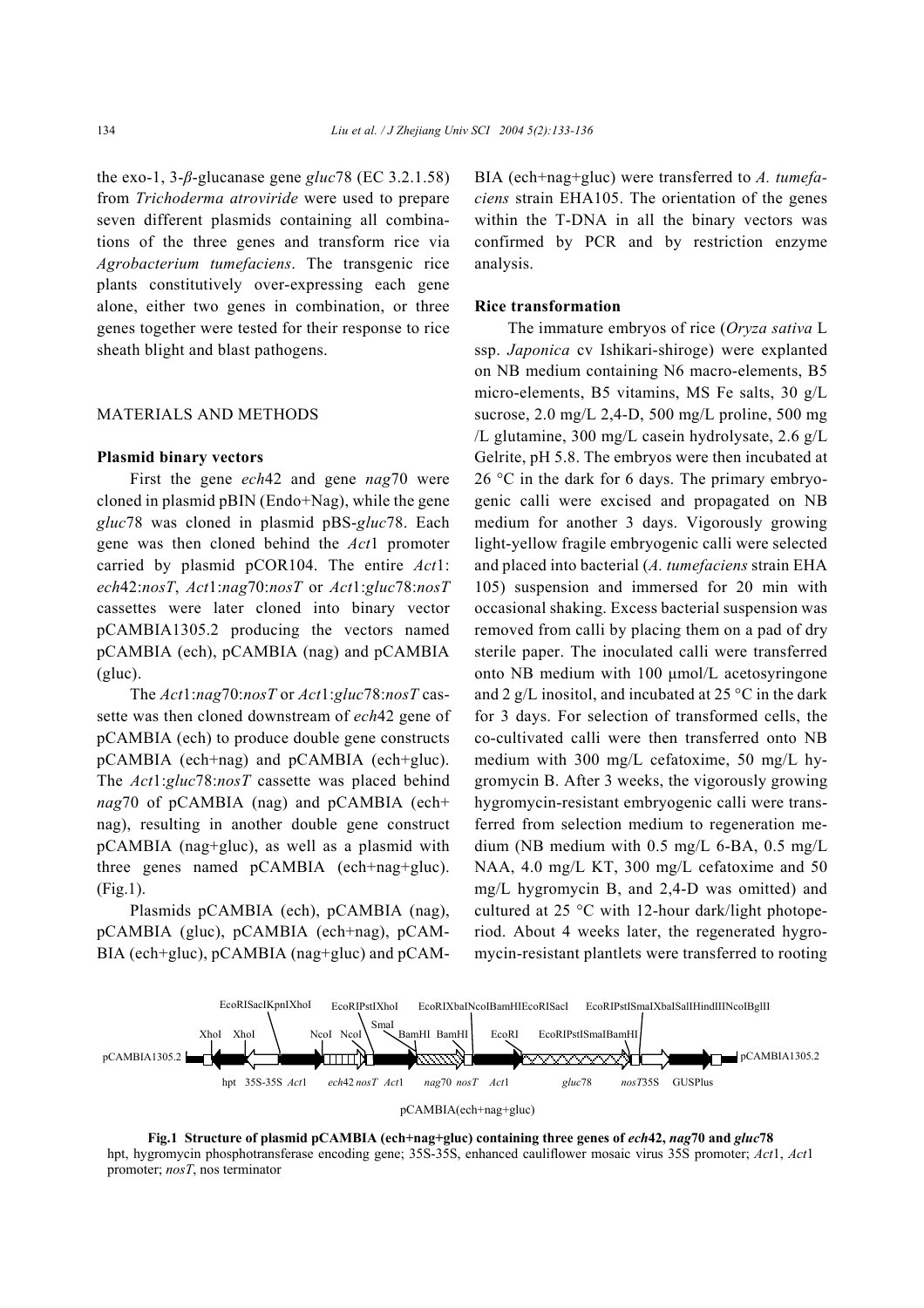medium containing 1/2N6 macro-elements, B5 micro-elements, B5 vitamins, MS Fe salts, 30 g/L sucrose, and 8 g/L agar for root elongation.

# **PCR analysis**

Total rice DNA was extracted from young leaves as described by Lu and Zheng (1992). The primer pairs used to detect *ech*42, *nag*70 and *gluc*78 were echF: GCGCTGCAGGCCACTCTCATT, echR: AGTTGGGGTTGGACGGGTTGG; nagF: GGCAT TGACCGCGGTGTTGAGG, nagR: CACGGGGCC AGATGATGTTGTCCA; glucF: CCAGCCCGGTG CCATCATTGT, glucR: AAAGTGTTGCGGTTGT CCCTGTCG.

This treatment (echF:echR, nagF:nagR, and glucF:glucR) would amplify a specific 754 bp, 818 bp or 759 bp fragment specific for *ech*42, *nag*70 or *gluc*78*,* respectively. For all primers, the following PCR conditions were used: 5 min preheating at 94 °C; and 35 cycles with 1 min denaturing at 94 °C, 1 min annealing at 57 °C and 45S elongating at 72 °C.

#### **Southern blot analysis**

Genomic DNA of the transgenic rice and non-transformed rice was digested with *Xba*I. Total digested solutions of plants with multiple exogenous genes were divided to 2−3 parts according to gene numbers, and electrophoretically separated on 0.8% agarose gel. PCR products of each gene contained in the plasmids were used as probes. Probe labeling, hybridization and signal detaction were performed using standard procedures as described by the manufactors (ECL direct nucleic acid labeling and detection systems, Amersham).

## **Activity assay for chitinase and glucanase**

Leaf tissue (50 mg) was ground in 1 ml of the assay buffer described by Bolar *et al.*(2000). Chitinolytic enzyme assays were the same as those described by Bolar *et al.*(2001). Exo-1,3-*β*-glucanase activity was determined by measuring the amount of reducing sugar released from laminarin.

## **Evaluation of disease resistance**

For sheath blight resistance assay, small pieces of toothpick (0.8−1 cm) were spread on the surface of PDA medium inoculated with *R. solani* AG-1-A.

The toothpick pieces covered with hyphae of the pathogen were then put inside the rice sheath at maximum tillering stage. Three tillers of each transgenic plant were inoculated. The symptom caused by fungal infection was measured 5 days after inoculation up to 30 days after heading, by measuring the length of lesions.

For rice blast resistance assay, young leaves of 5- to 6-leaf stage were put on the surface of soaked filter paper and sprayed with a spore suspension of *M. grisea* strain A49 *in vitro*. The conidia concentration was adjusted to  $5 \times 10^5$  conidia/ml. After inoculation, leaves were kept in the dark at 26 °C for 36 h and transferred to a light circumstance at 26 °C for further incubation. Disease reactions were scored 3 days after inoculation. The diameters of lesions were used to quantify disease severity.

## RESULTS AND DISCUSSION

# **Rice transformation with CWDE genes from** *Trichoderma atroviride*

The three CWDE genes from *Trichoderma atroviride,* were successfully transferred into rice in seven different combination*,* with obtained transformation rate ranging from 24.6% to 55.5%. A total of more than 1800 hygromycin resistant plants were obtained. The transformation and regeneration frequencies appeared to decrease with the increase of T-DNA size in the various vectors used.

## **Molecular analysis of regenerated plants**

The individual hygromycin-resistant plants were tested for the presence of T-DNA using PCR with primers specific for *ech*42, *nag*70 and *gluc*78 coding regions. Among the 164 plants detected positive, 139 contained the intact exogenous gene. Most of the plants tested with *ech*42 or *nag*70 specific primers were positive, with a proportion of 96.0% and 97.9%, respectively, while the frequency of *gluc*78-positive plants was much lower (79.1%). Southern blot analysis of PCR-positive plants was conducted with probes specific for *ech*42, *nag*70 and *gluc*78 coding sequence. The results (data not shown) confirmed that the exogenous genes were intergraded into the genomes of transgenic rice